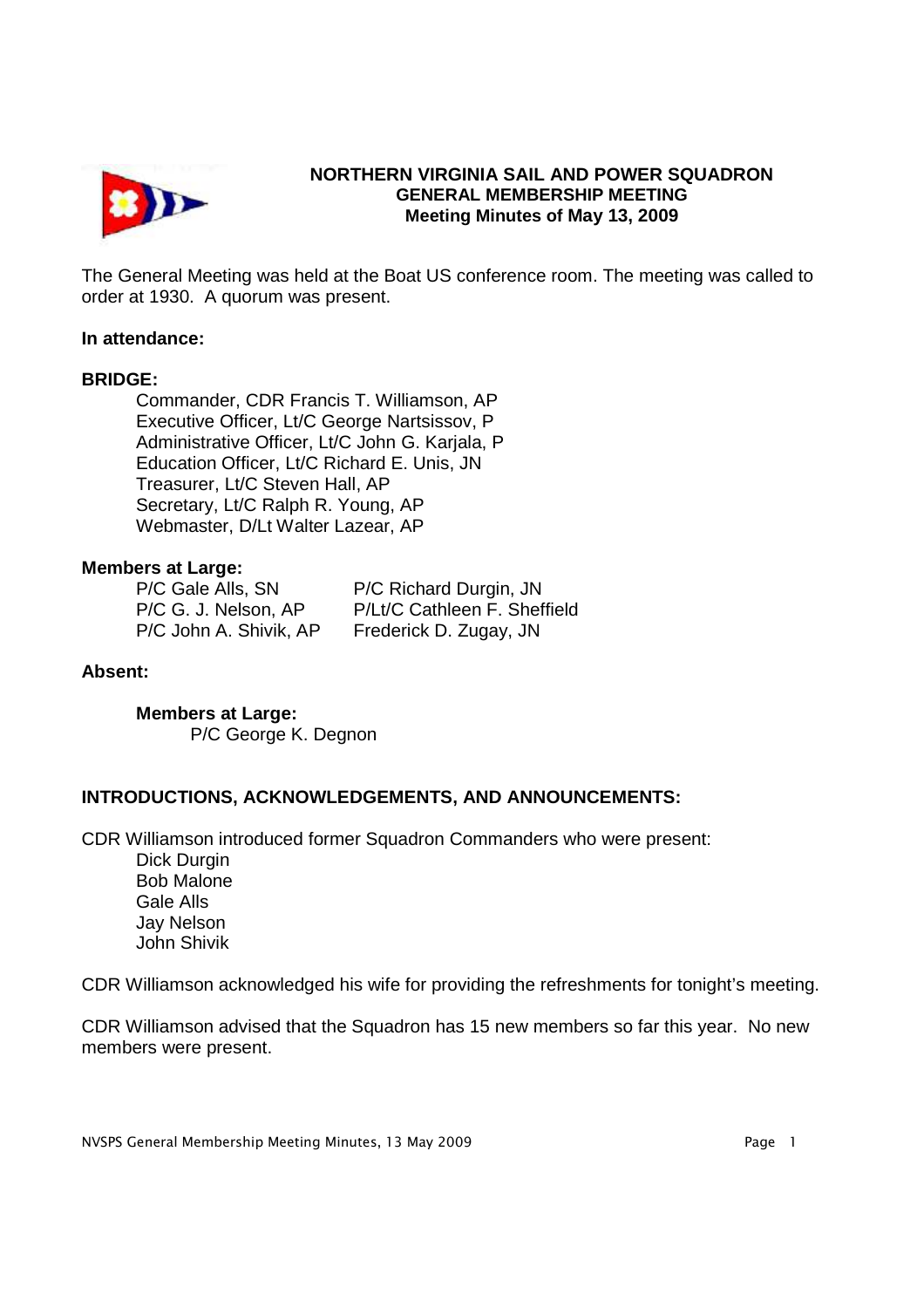## **PRESENTATIONS:**

CDR Williamson presented the USPS National Educational Proficiency Award, signed by the National Education Officer, to Sea Scout Andrew Scheuermann and John J. Fitzgerald.

## **APPROVAL OF MINUTES:**

CDR Williamson advised that the minutes of the 8 April 2009 General Membership Meeting are accepted.

## **REPORTS IN THE ORDER OF DISCUSSION:**

**Treasurer:** No report.

#### **XO Lt/C George Nartsissov reporting for:**

## **Vessel Safety Check Chair, Lt John von Senden, AP**

There has been a lot of activity (many vessel safety checks have been performed).

## **Public Relations, Frank Shulz**

The Squadron has provided information concerning our educational offerings in local boating magazines.

## **Administrative Officer, Lt/C John G. Karjala, P:**

Picnic, 16 May, Fairfax Yacht Club

George advised that the Squadron will be performing Vessel Safety Checks at the picnic; and also that the Squadron needs additional examiners—please volunteer to Lt John von Senden.

Please sign up for providing refreshments at All-hands Meetings (sign-up sheet is available in the back of the room.

#### **Education Officer, Lt/C Rich Unis, JN:**

-28 students are enrolled in the two ongoing Squadron Boating courses. Two seminars will be provided on May 30.

-Piloting and Navigation courses will be provided in September; Weather in Jan.

CDR Williamson reported that he spoke with Tom Grant concerning new requirements as of July 1 and also the Dockside Safety Checklist:

#### **Secretary, Lt/C Ralph Young, AP:**

NVSPS General Membership Meeting Minutes, 13 May 2009 Page 2 Secretary Young advised that he is coordinating an initiative requested by CDR Williamson to identify, prioritize, and implement improvement ideas for the Squadron. CDR Williamson has provided a vision for the improvement initiative that has been documented in a draft "Vision and Scope Document" that is evolving as it is reviewed by Squadron members. Secretary Young advised that a newly formed committee, the "NVSPS Automation Working Group (NAWG)" has been formed to identify real requirements for Squadron improvement ideas, and has been provided a draft of the Vision and Scope Document. Leads of a set of